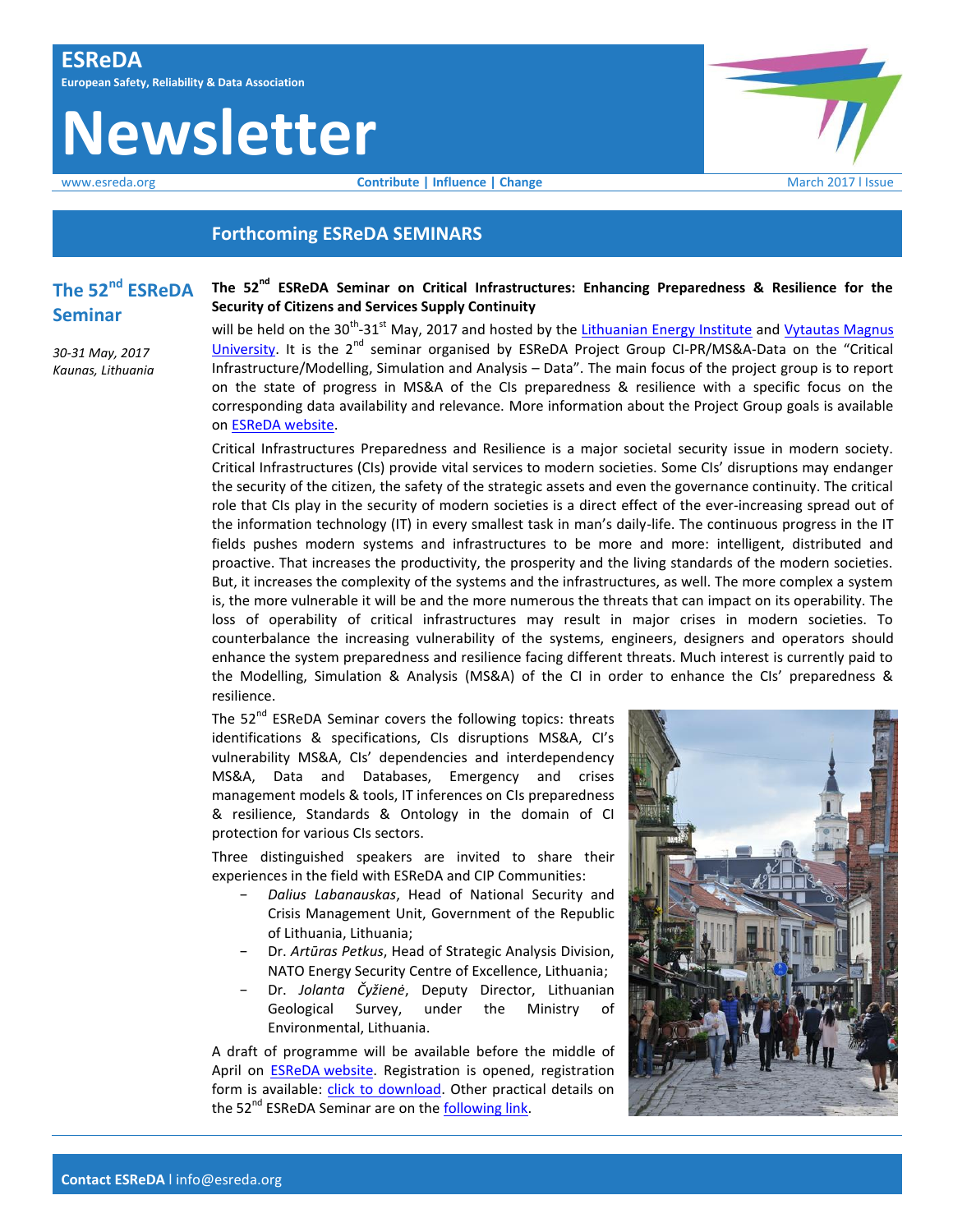## **Forthcoming ESReDA SEMINARS**

## **The 53rd ESReDA Seminar**

*14-15 November, 2017 Ispra, Italy*

### **The 53rd ESReDA Seminar on Enhancing Safety: the Challenge of Foresight**

be held on the 14<sup>th</sup>-15<sup>th</sup> November, 2017 and will be hosted by Joint Research Centre Institute for the Protection and Security of the Citizen, Ispra (Italy) with the support of JRC Institute for Energy and Transport (Petten, The Netherlands). This seminar is organised with the support of the ESReDA Project Group "Foresight in Safety" that was launched in 2015. More information about the Project Group goals is available on [ESReDA website.](https://www.esreda.org/projectcasestudy/foresight-in-safety/)



The analysis of the major accidents and crises has shown that there were always early warning signs that could have been heeded and used as valuable information to design "relevant tools" and proactive strategies for preventing major events. Such missed opportunities point towards the need to improve foresight methods for enhancing safety & crises management. The shift from safety management approaches in which improvement is predominantly based on hindsight to include more foresight approaches has many hurdles to overcome, in theory as well as in practice. The seminar will address the question: How can foresight improve systems' resilience and accident prevention? This rises several topics such as: safety imagination with scenario approaches, foresight methods for short and long term, anticipation of new risks induced by new technology, the digital revolution, industry 4.0, the management of emerging risks, the detection and treatment of early warning signs (EWS), weak signals, accident precursors, the role of whistle blowers and of data mining with big data and linguistic tools, the social climate and reporting culture, the use of the past experiences and organizational learning… We aim to discuss theories, concepts, and experiences (successes and failures) of enhancing foresight in safety. All industrial sectors are concerned (energy, process, transport, space, health critical infrastructure, public sector, government …).

The **first call for papers** is already available o[n ESReDA website.](https://www.esreda.org/event/53rd-esreda-seminar/)

## **Previous ESReDA SEMINARS**

## **The 50th ESReDA Seminar**

*The 50th ESReDA Seminar on 25th years of ESReDA Seminars Safety and reliability enhancement throughout Europe: Looking back, looking ahead* 

*18-19 May, 2016 Seville, Spain*

The proceedings of the 50<sup>th</sup> ESReDA Seminar are already available on ESReDA website for ESReDA Members only [\(www.esreda.org](http://www.esreda.org/)  $\rightarrow$  Seminar Proceedings; authorization is required).

## **The 51st ESReDA Seminar**

**The 51st ESReDA Seminar on Maintenance and Life Cycle Assessment of Structures and Industrial Systems**  The submission of updated final papers is over already. The proceedings of the  $51<sup>st</sup>$  ESReDA Seminar will be

*20-21 October, 2016 Clermont-Ferrand, France*

available soon on ESReDA website for ESReDA Members [\(www.esreda.org](http://www.esreda.org/)  $\rightarrow$  Seminar Proceedings; authorization will be required).